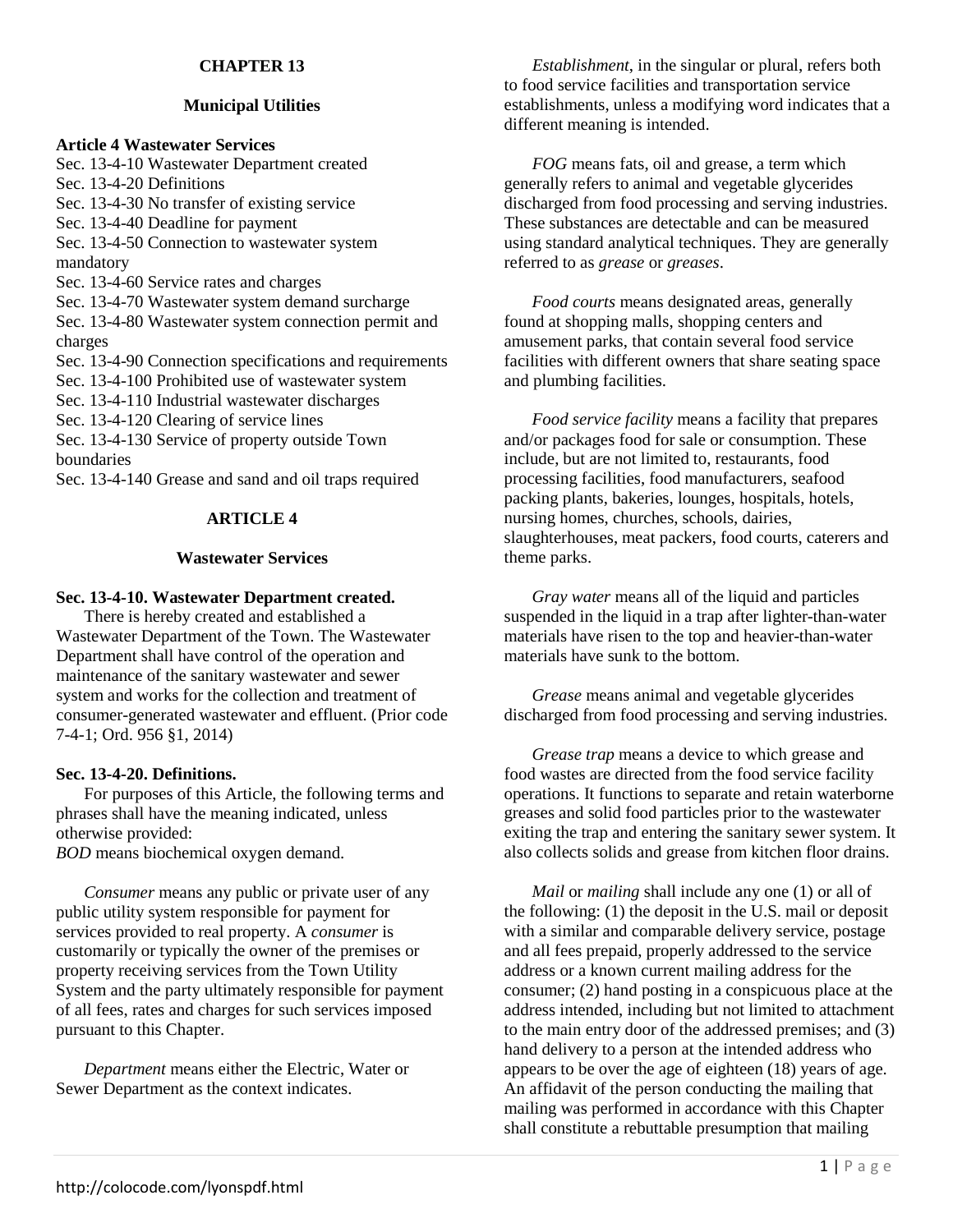was performed. Where a consumer's address is unknown and cannot be determined by reasonable sources, publication once in a newspaper of general circulation within the County shall be equivalent to and shall constitute mailing for purposes of this Chapter.

*Owner* means the owner and, if the owner does not operate the facility, the operator of a food service facility or transportation service establishment.

*Sampling port* means an opening allowing access to a location where samples can be collected and analyzed. The sampling port shall be between the trap and the point of discharge to the Town sewer system.

*Sand and oil trap* means a device to which sand and oil wastes are directed from the transportation service establishment operations. It functions to separate and retain waterborne sand and oil particles prior to the wastewater exiting the trap or interceptor and entering the sanitary sewer system.

*Sanitary sewer overflow* means the backing up and overflowing of the sewer system as a result of clogging or the obstruction of flow in the Town's sewer system due to the discharge of wastewater with excessive fats, oil, greases and sand.

*Services* means, collectively, services for electric, water and sewer provided by the Town Utility Systems and Departments.

*Sewage System* means the publicly owned wastewater treatment plants or sewer systems of the Town, including but not limited to all *of* the collector system piping, lines, manholes, lift stations and treatment plants.

*Town Utility Departments* shall mean, collectively, the Electric, Water and Sewer Departments of the Town.

*Town Utility Systems* means all facilities and equipment associated with the collection, treatment, operation and distribution of electricity, water and wastewater by the Electric Department, Water Department and/or Sewer Department of the Town.

*Transportation service establishment* means any automotive, truck or heavy machinery repair and/or maintenance shop, car or truck wash, truck terminal or commercial or industrial transportation equipment manufacturing or maintenance facility, that has tanks, wash racks or any other sand and oily liquid waste that discharges indirectly or directly to the Town's public sanitary sewer system.

*Trap,* in the singular or plural, refers to both a grease trap and a sand and oil trap, unless a modifying word indicates that a different meaning is intended.

*TSS* means total suspended solids. *Unit,* unless otherwise specifically defined by another Section of this Chapter, shall mean: (1) in reference to a residential use, a residential dwelling, mobile home or apartment house or motel, designed primarily for occupancy by one (1) person, one (1) family or otherwise intended as a single living or sleeping area, whether temporary or permanent; or (2) in reference to a nonresidential use, the property or the use controlled by a consumer as defined by this Section.

*Wash rack* means the track over which a vehicle sits during a car/truck/equipment wash. Beneath the wash racks are basins which receive the rinsing from the car/truck/equipment wash, whether industrial or commercial. Since the rinsing from car/truck/equipment washes enter the municipal sanitary waterways, any business providing car/truck/equipment wash services should comply with this Chapter by installing a grease trap. (Prior code 7-4-2; Ord. 956 §1, 2014)

## **Sec. 13-4-30. No transfer of existing service.**

Wastewater services provided to any consumer or property may not be transferred to another or different consumer. Any transfer shall constitute a new service and shall be subject to the submission and approval of a new application for service as provided by Article 1 of this Chapter. (Prior code 7-4-3; Ord. 956 §1, 2014)

## **Sec. 13-4-40. Deadline for payment.**

All amounts owing for fees, rates and other charges for wastewater services shall be due, owing and payable within thirty (30) days from the date of billing. (Prior code 7-4-4; Ord. 956 §1, 2014)

### **Sec. 13-4-50. Connection to wastewater system mandatory.**

(a) New improvements. All new buildings and improvements within the Town that will generate wastewater or effluent shall be connected to the municipal or a special district wastewater system and waste treatment facility. Such mandatory connection shall be made and the wastewater collection system shall be operational for the new building or improvement prior to or at the time of issuance of any certificate of occupancy.

(b) Existing private waste systems to be eventually eliminated. The owner of any house, building, improvement or property used for human occupancy,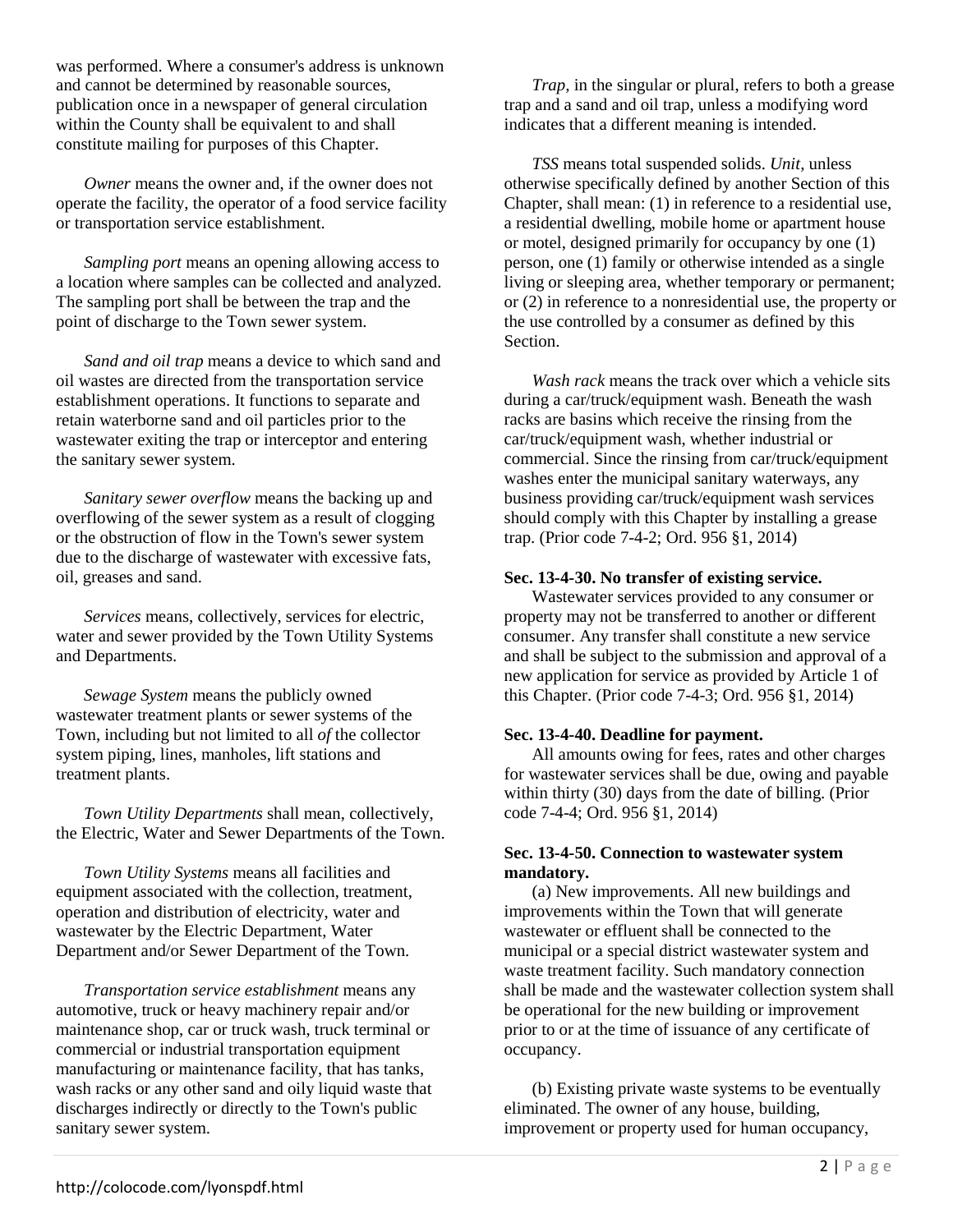employment, recreation or other purposes situated within the Town which is within four hundred (400) feet of a public wastewater line or wastewater main shall, at the owner's cost and expense, connect to such public wastewater line or main in accordance with the provisions of this Article. Such connection shall be made within ninety (90) days of the date of written demand by the Town Administrator provided to the owner after the property is sold, conveyed or otherwise transferred from the owner of such property. Following connection as required by this Section, existing private wastewater systems shall be properly emptied, cleaned, chlorinated and filled with dirt or sand.

(c) Exemptions, waivers and postponement. The Board of Trustees may grant written waivers or exemptions from, or postpone conformance with, this Section when the Board of Trustees finds that good cause exists for such waiver or exemption and that the public health, safety and welfare will not be unreasonably harmed by such waiver, exemption or postponement. (Prior code 7-4-5; Ord. 956 §1, 2014)

**Sec. 13-4-60. Service rates and charges.** 

| <b>Type of Consumer</b>                                                 | Monthly Charge Per Unit                                                                                                                                                                                                                                                               |
|-------------------------------------------------------------------------|---------------------------------------------------------------------------------------------------------------------------------------------------------------------------------------------------------------------------------------------------------------------------------------|
| 1. Residential consumer without Town-provided water<br>service          | \$92.50 base fee/month                                                                                                                                                                                                                                                                |
| 2. All consumers with flat rate Town-provided water<br>service          | \$92.50 base fee/month                                                                                                                                                                                                                                                                |
| 3. Residential consumers with metered Town-provided<br>water service    | \$16.65 base fee/month plus an amount equal to: the sum of<br>the consumer's water usage for the utility bills issued<br>January 1, February 1 and March 1, divided by 3; and then<br>multiplied by \$5.50 for each 1,000 gallons of average water<br>use for such three-month period |
| 4. Residential consumers without Town-provided water<br>service         | \$16.65 base fee/month plus an amount equal to: the sum of<br>the consumer's water usage for the utility bills issued<br>January 1, February 1 and March 1, divided by 3; and then<br>multiplied by \$5.50 for each 1,000 gallons of average water<br>use for such 3-month period     |
| 5. Nonresidential consumers with metered Town-provided<br>water service | \$16.65 base fee/month plus an amount equal to \$5.25 for<br>each 1,000 gallons of water use during such billing period.                                                                                                                                                              |

(e) Periodic CPI rate adjustment. On every January 1 of each year, any flat rate or standard monthly service charge per unit provided in this Section shall be adjusted in accordance with the estimated Consumer Price Index (CPI) as established by the U.S. Bureau of Labor Statistics for the Denver/Boulder metropolitan area. Rates shall be rounded to the nearest five-cent increment. This Article shall be amended to reflect each periodic CPI rate adjustment, provided that failure to amend the rate contained in this Chapter shall not limit, preclude or prevent the operation and application of such periodic adjustment commencing each January 1. (Prior code 7-4-6; Ord. 956 §1, 2014)

# **Sec. 13-4-70. Wastewater system demand surcharge.**

(a) Purpose. This Section is intended to provide a system to generate revenue to pay costs associated with the operation and maintenance of the Town's wastewater and wastewater system. The costs shall be distributed to all consumers of the wastewater system in proportion to each consumer's contribution to the total loading of the treatment works. Factors such as strength (BOD and TSS), volume and delivery flow rate characteristics shall be considered and included as the basis for the consumer's contribution to ensure a proportional distribution of operation and maintenance costs to each consumer (or consumer class). Implementation of this Section may be delayed, postponed, suspended and commenced at any time by adoption of a resolution of the Board of Trustees.

(b) Determining total annual cost of operation and maintenance. The Town Engineer shall determine the total annual costs of operation and maintenance of the wastewater system which are necessary to maintain the capacity and performance, during the service life of the treatment works, for which such works were designed and constructed. The total annual cost of operation and maintenance shall include, but need not be limited to, labor, repairs, equipment replacement, maintenance, necessary modifications, power, sampling, laboratory tests and a reasonable contingency fund.

(c) Determining each consumer's wastewater contribution percentage:

(1) The Town Engineer shall determine each consumer's average daily volume of wastewater that has been discharged to the wastewater system, which shall then be divided by the average daily volume of all wastewater discharged to the wastewater system, to determine each consumer's volume contribution percentage. The amount used as the total average daily volume of wastewater shall exclude infiltration and inflow. The Town Engineer shall determine each consumer's average daily poundage of five-day twentydegree centigrade biochemical oxygen demand which has been discharged to the wastewater system which shall then be divided by the average daily poundage of all five-day twenty-degree centigrade biochemical oxygen demand discharged to the wastewater system to determine each consumer's biochemical oxygen demand contribution percentage.

(2) The Town Engineer shall determine each consumer's average suspended solids poundage which has been discharged to the wastewater system, which shall then be divided by the average daily poundage of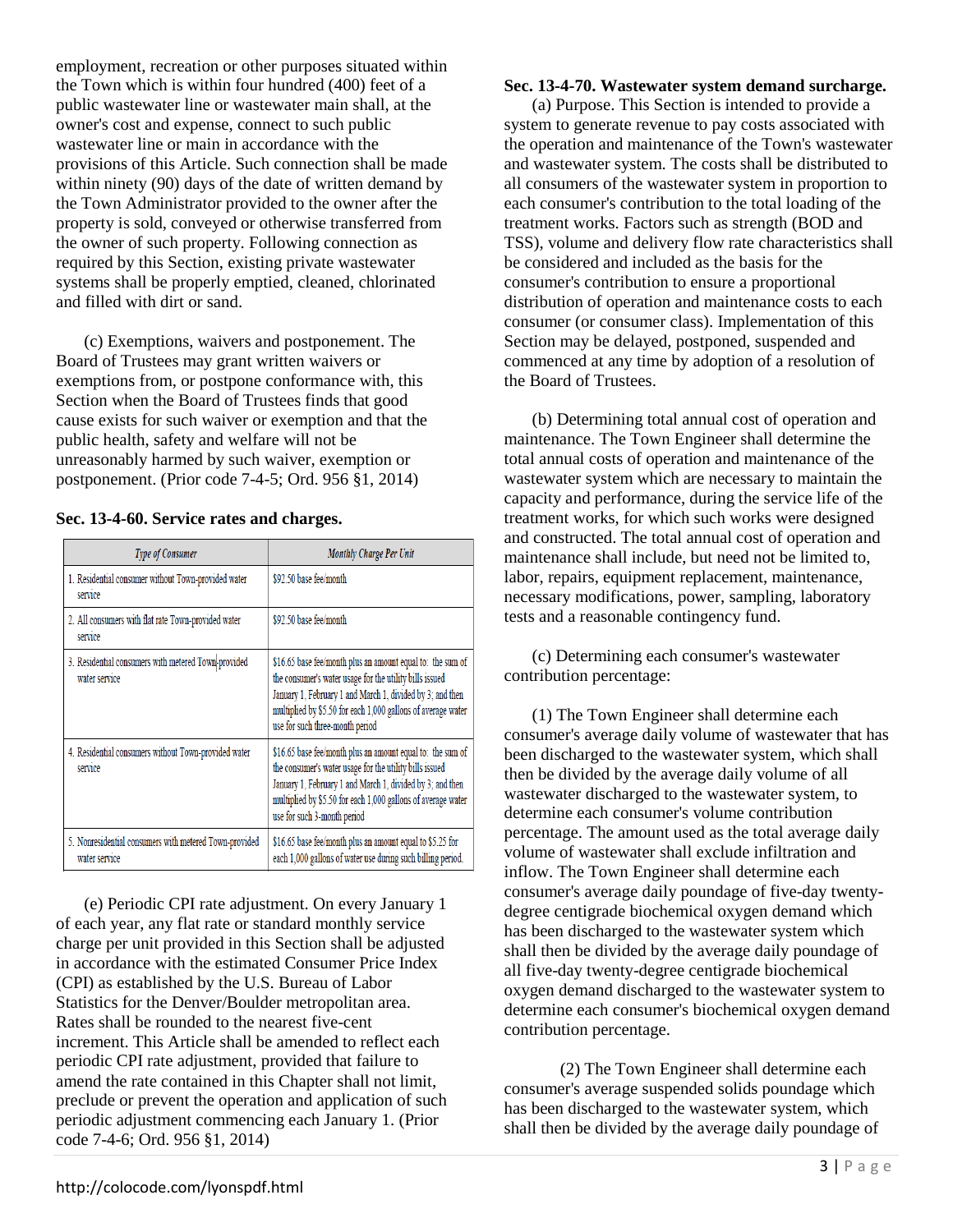all suspended solids discharged to the wastewater system to determine the consumer's suspended solids contribution percentage. Each consumer's volume contribution percentage, biochemical oxygen demand contribution percentage and suspended solids contribution percentage shall be multiplied by the annual operation and maintenance costs for wastewater treatment of the total volume flow, of the total five-day twenty-degree centigrade biochemical oxygen demand and of the total suspended solids, respectively.

(d) Determining a surcharge system for consumers with BOD and TSS. The Town Engineer will determine the average suspended solids (TSS) and BOD daily loading for the average residential consumer. The Town Engineer will assess a surcharge for all nonresidential consumers discharging wastes with BOD and TSS strengths greater than the average residential consumer. Such consumers will be assessed a surcharge, sufficient to cover the costs of treating such consumers' abovenormal strength wastes. Normal strength wastes are considered to be two hundred forty (240) parts per million (ppm) BOD and two hundred (200) parts per million (ppm) TSS.

(e) Determining each consumer's wastewater demand surcharge. Each nonresidential consumer's wastewater treatment cost contributions as determined in Subsection (c) above shall be added together to determine such consumer's annual wastewater demand surcharge. Residential consumers may be considered to be one (1) class of consumer, and an equitable service charge may be determined for each such consumer based upon an estimate of the total wastewater contribution of this class of consumer. The governing body may classify industrial and commercial establishments as a residential consumer; provided, however, that the wastes from these establishments are equivalent to the wastes from the average residential consumer with respect to volume, suspended solids and five-day twenty-degree-centigrade biochemical oxygen demand. Each consumer's wastewater treatment cost contribution will be assessed in accordance with the rate schedule, as determined by the Board of Trustees.

(f) Payment of consumer's wastewater demand surcharge and penalties. The Town shall submit an annual statement to the consumer for the consumer's annual wastewater demand surcharge, or one-twelfth (1/12) of the consumer's annual wastewater demand surcharge may be included with the monthly water and/or wastewater utility billing. The Town shall add a penalty of ten percent (10%) per month if the payment is not received by the Town within fifteen (15) days. Should any consumer fail to pay the consumer

wastewater demand surcharge and penalty within three (3) months of the due date, the Town may pursue any remedies for enforcement and collection provided by Article 1 of this Chapter.

(g) Review of each consumer's wastewater demand surcharge. The Town shall review the total annual cost of operation and maintenance, as well as each consumer's wastewater contribution percentage, on an annual basis and will revise the system as needed to assure equity of the wastewater demand surcharge system established by this Section and to assure that sufficient funds are obtained to adequately operate and maintain the wastewater treatment works. If a significant consumer, such as an industry, has completed upgrades and modifications which would reduce the consumer's wastewater contribution percentage, the consumer may schedule with the Town Clerk a presentation at a regularly scheduled meeting of the Board of Trustees regarding such factual information, and the Board of Trustees shall then determine if the consumer's wastewater contribution percentage should be changed. The Town shall notify the consumer of its findings in writing following any determination. (Prior code 7-4-7; Ord. 956 §1, 2014)

## **Sec. 13-4-80. Wastewater system connection permit and charges.**

(a) Wastewater connection permit and charges permit required. It shall be unlawful for any person to tap or make any connection to the wastewater lines or wastewater mains forming part of the Town wastewater system without having first obtained a Town-approved license for connection pursuant to Article 1 of this Chapter and having paid in full all required connection fees in accordance with this Article.

(b) Issuance of permit. Any person seeking a permit for connection to the wastewater system shall file with the Town Clerk a completed application in a form furnished by the Town. Such application shall include a full description of the work proposed to be undertaken. Such application shall clearly identify and designate the point at which the proposed connection shall be made to the wastewater system of the Town and the property or property address to be served by the connection or tap.

| <b>Connection</b>                                                              | Fee                  |
|--------------------------------------------------------------------------------|----------------------|
| All connections other than multiple-<br>dwelling units:                        | \$8,500.00           |
| Connections for multiple-dwelling units:<br>First unit<br>Each additional unit | 8,500.00<br>6,375.00 |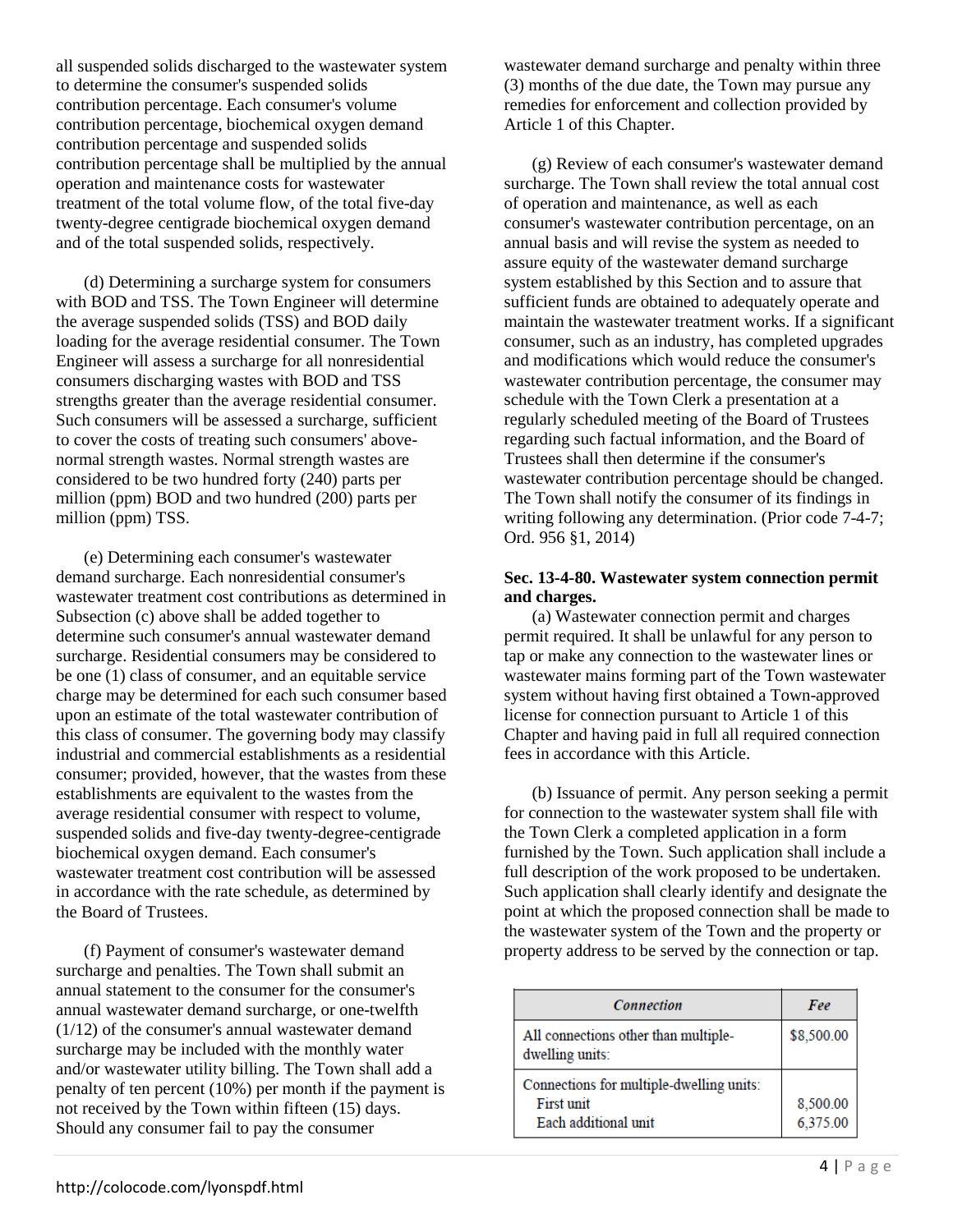(d) All connection charges shall be paid in full prior to the issuance of a permit for connection. Unless otherwise accepted by the Town, all payments shall be made in cash or certified funds.

(e) Unless approved by the Board of Trustees, applications for connection to the public wastewater system shall be approved only for use in serving the property described in the application, and a permit shall be appurtenant to the property described in the application and shall not be sold, transferred, conveyed or otherwise divided or separated from the property to be served.

(f) The Board of Trustees may reduce or waive the amount of any wastewater connection charges required by this Section on a case-by-case basis upon written request of an applicant. Approval of a reduction or waiver shall require that the Board of Trustees find that the reduction or waiver will encourage, advance, establish or permit desired land uses (such as development of affordable housing) or significant employment opportunities or provide a significant public benefit.

(g) The Board of Trustees may enter into an agreement with any owner of a connection permit for the repurchase of such permit where the connection to the wastewater system has not been made or has been discontinued and physically disconnected from the public wastewater system. In no event shall the repurchase price be greater than the original connection charge or tap fee paid by the owner or the owner's predecessor. (Prior code 7-4-8; Ord. 956 §1, 2014)

## **Sec. 13-4-90. Connection specifications and requirements.**

(a) Independent connections required. Unless otherwise permitted as provided in this Section, each dwelling unit, building, business, industrial facility, premises or other structure connected to the public wastewater system shall have and maintain a direct and independent connection to the public wastewater system separate from that of every other dwelling unit, building, business, industrial facility, premises or other structure; provided, however, that land uses which typically and customarily share single wastewater connections, such as smaller multifamily residential apartments, may utilize a single connection with the written approval of the Town Administrator.

(b) Exception to independent connections. The Town Administrator may authorize the use of a single connection to the public wastewater system for two (2)

or more attached or detached residential dwelling units located upon a single subdivided lot. The Town Administrator shall approve such exception only where it would be physically or economically unfeasible to require separate connections. Any exception by the Town Administrator shall be made in writing and copies provided to the party seeking the exception and to the Board of Trustees. Any decision by the Town Administrator may be appealed by the party seeking the exception to the Board of Trustees by written request delivered to the Town Clerk within ten (10) days of the date of receipt of the Town Administrator's decision.

(c) Inspection. After a permitted connection to the public wastewater system has been completed and before any backfilling of excavated areas has been commenced, the owner shall contact the Town Clerk and schedule an inspection by the Town of the drain lines, traps, connections and other improvements to determine whether the work was performed in accordance with the applicable building and plumbing requirements and with this Article.

(d) Road and street cuts. A permit for connection to the Town wastewater system shall not constitute a license or permit for the making of any road or street cuts or the excavation of public rights-of-way. All construction activity within the public right-of-way shall be subject to the prior written approval of the Town.

(e) Method of connection. All connections will be made to established wyes, and, if no wyes are available, by cutting a hole in the pipe and using a saddle approved by the Town Administrator, which saddle shall be thoroughly cemented on the pipe by completely surrounding the pipe with a collar of concrete not less than three (3) inches thick in accordance with all applicable construction and plumbing standards. The collar shall extend along the pipe a sufficient distance to cover any crack that may have developed in cutting the pipe and so as to prevent any infiltration of ground or surface water into the wastewater system.

(f) Drain line. Wastewater lateral lines shall be a minimum of SDR 35 or an equivalent material approved by the Director of Public Works, and such lines shall meet or exceed all applicable design and construction standards adopted by the Town. (Prior code 7-4-9; Ord. 956 §1, 2014)

## **Sec. 13-4-100. Prohibited use of wastewater system.**

The following practices or uses of the public wastewater system in the Town shall be prohibited or required as provided by this Section: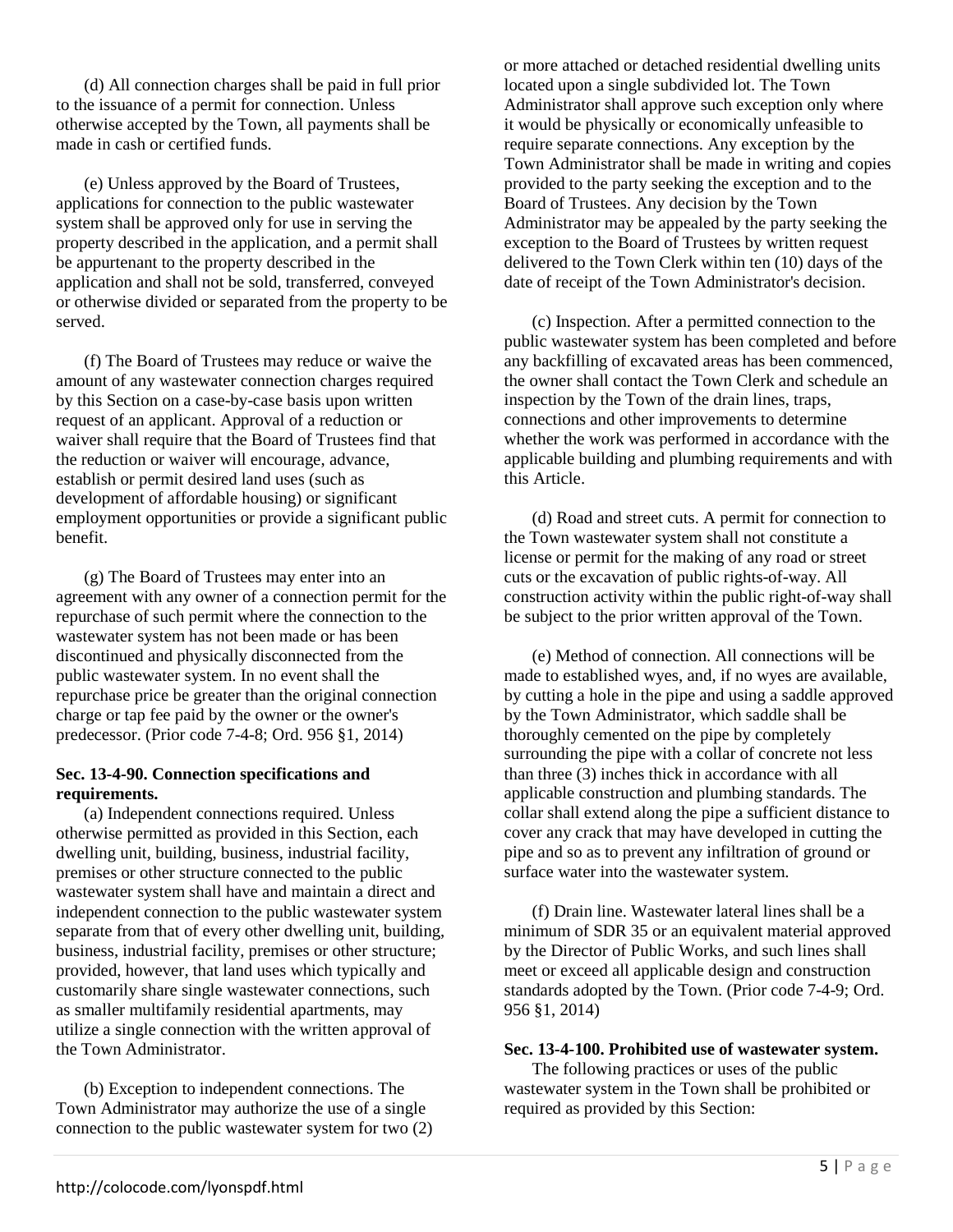(1) Deposit of industrial and other wastes prohibited. It shall be unlawful for any person to deposit, or to permit to be deposited, any oil, acid, grease, paint, fuel, sludge, petrochemical, hydrocarbon, flammable liquid or solid, or any other hazardous material or hazardous waste matter, into the public wastewater system or into any connecting line leading to the public wastewater system. Nothing in this Section shall be construed to prohibit the occasional use of commercially available drain cleaners intended for the maintenance of residential dwelling units.

(2) Clear water drains prohibited. It shall be unlawful for any person to install, maintain or operate, or to permit the installation, maintenance or operation of, any drain or other collection system that will permit, directly or indirectly, the entrance of any groundwater surface, run-off orthe water from roof, sump or perimeter building foundation drains into the public wastewater system. In addition to any other remedy permitted by this Chapter or by law, the Town may immediately cause such drain or system to be eliminated or sealed off at the expense of the owner of the property.

(3) It shall be unlawful for any person to damage, destroy, uncover, deface or tamper with any structure, pipeline, vault, lift station or equipment which is a part of the Town wastewater system. (Prior code 7-4-10; Ord. 956 §1, 2014)

#### **Sec. 13-4-110. Industrial wastewater discharges.**

(a) Industrial discharge permit required. No industrial business or industrial establishment shall discharge any waste or effluent into the wastewater system of the Town until such time that a permit is granted by the Town Administrator.

(b) At the time of granting any permit required by this Section, the Town Administrator shall fix and determine the anticipated annual rate of industrial discharge for such industrial business or establishment. Based upon such rate of discharge, the Town Administrator shall impose an annual industrial discharge surcharge of twenty-four dollars (\$24.00) for each five thousand (5,000) gallons of waste or effluent to be discharged into the public wastewater system. Such industrial discharge surcharge shall be in addition to all other rates, fees and charges imposed by this Chapter for wastewater service.

(c) Industrial discharge surcharge payments. The industrial discharge surcharge shall be payable in advance in two  $(2)$  equal installments. One-half  $(\frac{1}{2})$  of the annual charge shall be due and payable on January 1 of each year, and the second one-half  $(\frac{1}{2})$  of the annual

installment shall be due and payable on July 1 of each year.

(d) Special agreements. This Chapter shall not be interpreted or construed as limiting or preventing any written agreement between the Town and any industrial business or establishment for the acceptance of industrial waste or effluent by the Town for treatment subject to payment of a discharge and treatment fee. Such an agreement may substitute for and supersede the requirements of this Section to the extent expressly stated in such agreement. (Prior code 7-4-11; Ord. 956 §1, 2014)

### **Sec. 13-4-120. Clearing of service lines.**

It shall be the responsibility of the property owner to service, maintain and keep the service line extending between the property and the wastewater connection to the main clean and clear of any obstruction and to keep the service line in good repair at all times. (Prior code 7- 4-12; Ord. 956 §1, 2014)

## **Sec. 13-4-130. Service of property outside Town boundaries.**

(a) General policy. It is the policy of the Town to provide wastewater services to properties outside of the Town only where the following conditions are met or satisfied:

(1) The property is served by metered Town water services; and(2) The extension of services and the provision of services conforms to and complies with all requirements applicable to wastewater services for property within the Town, except as otherwise provided by this Section.

| All connections other than multiple-<br>dwelling units: | \$8,500.00 |
|---------------------------------------------------------|------------|
| Connections for multiple-dwelling units:                |            |
| First unit                                              | 8,500.00   |
| Each additional unit                                    | 6,375.00   |

(c) No rate reduction for nonresident consumers. Rate reductions for qualified consumers provided by Article 5 of this Chapter shall not be available for consumers of services residing outside of the Town. (Prior code 7-4-13; Ord. 956 §1, 2014)

## **Sec. 13-4-140. Grease and sand and oil traps required.**

(a) General requirements.

(1) Grease traps are required at all food service facilities directly or indirectly connected to the Town's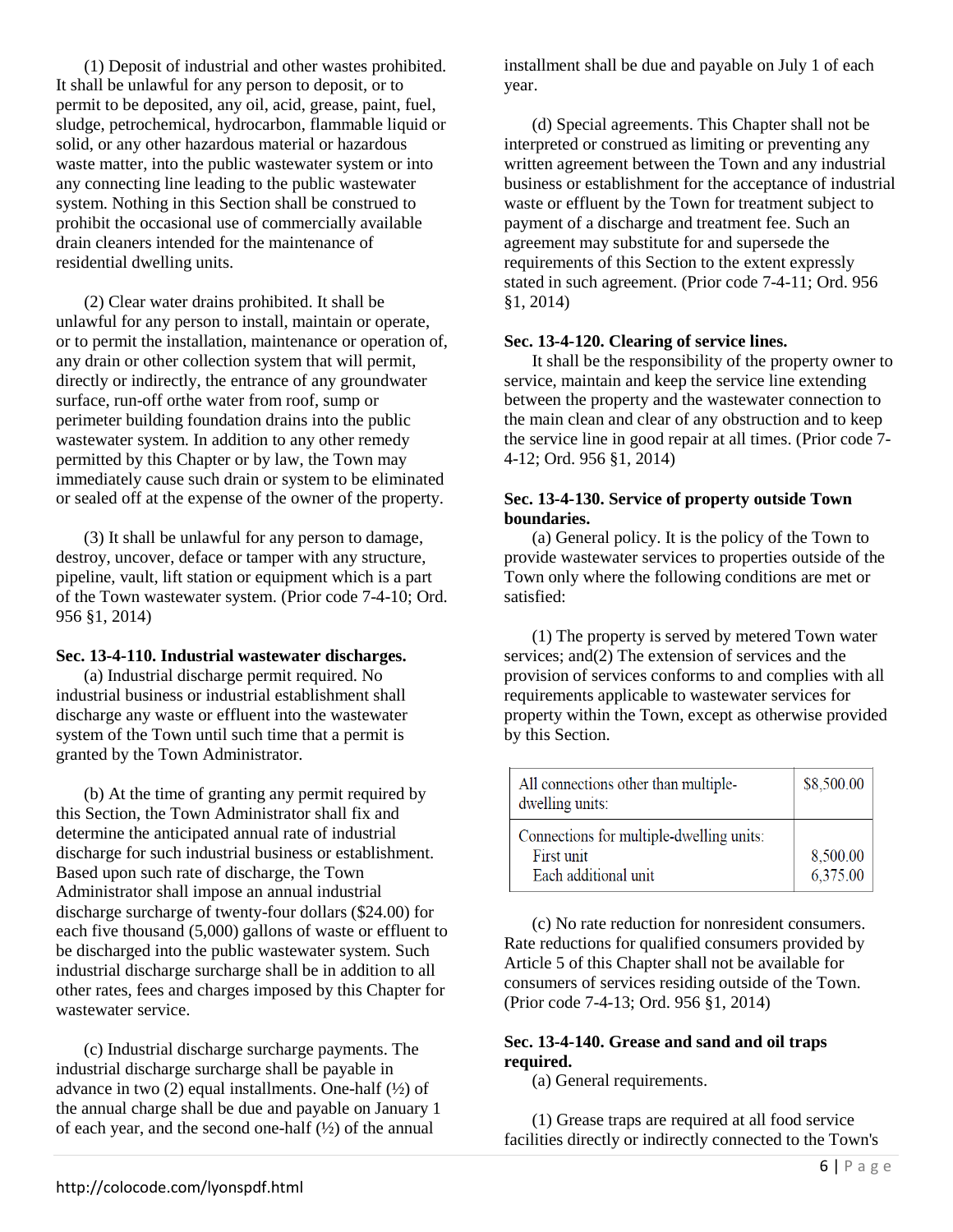sewage system. All fixtures within such a food service facility, including but not limited to kitchen sinks, dishwashers, automatic hood wash units, floor drains in food preparation and storage areas and any other source deemed by the Town Administrator to be a source of FOG or which may introduce FOG into the sewage system, must be connected to a grease trap. In no case shall FOG be directly introduced into the sewage system. A grease trap shall function to provide a quiescent, broad surface area that provides sufficient retention time for natural buoyancy of the FOG particles to separate from effluent and to retain FOG particles within the structure. Grease traps shall be designed to collect, contain or remove food wastes and grease from the waste stream while allowing the balance of the liquid waste to discharge to the sewage system. All grease traps shall be designed and installed in accordance with sound engineering principles and according to the Town's specifications and shall fulfill all requirements of this Code. No grease trap shall be installed which has an approved rate of flow of less than fourteen (14) gallons per minute. Whenever possible, grease traps shall be located underground and outside of a food service facility and shall have at least one (1) inspection hatch on the top surface to facilitate inspection, cleaning and maintenance. Exterior grease traps shall be a minimum capacity of fifty-five (55) gallons, be made of impervious material and be watertight. Exterior grease traps shall be located not less than three (3) feet from the foundation wall of a building and as close as possible to the fixture the grease trap serves. Grease traps interior to a building shall be used only when it is impracticable to install an exterior trap; any interior grease trap shall be of not less than six (6) pounds.

(2) Sand and oil traps are required at all transportation service establishments directly or indirectly connected to the Town Sewage System. All fixtures within such a transportation service establishment deemed by the Town Administrator to be a source of sand and/or oil that may be introduced into the sewage system shall be connected to a sand and oil trap. In no case shall sand or oil be directly introduced into the sewage system. No wash rack may be connected to these wage system unless a sand and oil trap is installed. Sand and oil traps shall be of the same construction as grease traps and shall function to provide a quiescent, broad surface area that provides sufficient retention time for natural settling of the sand particles to separate from effluent and to retain sand and oil particles within the structure. Sand and oil traps shall be located as close to the fixture or floor drain as possible and shall be accessible for frequent cleanings. Sand and oil traps may be located underground and outside of a transportation service establishment and shall have at

least one (1) inspection hatch on the top surface to facilitate inspection, cleaning and maintenance. Sand and oil traps shall be designed to collect, contain or remove sand and oil from the waste stream while allowing the balance of the liquid waste to discharge to the sewage system. All sand and oil traps shall be designed and installed in accordance with sound engineering principles and according to the Town's specifications and must fulfill all requirements of this Code.

(b) Requirements for traps.

(1) All traps shall be located as to be readily and easily accessible for cleaning by the user and for inspection by the Town Administrator.

(2) All traps shall be constructed of impervious materials capable of withstanding abrupt and extreme changes in temperature. They shall be of substantial construction, watertight and equipped with easily removable covers which, when bolted in place, shall be gastight and watertight.

(3) The owner shall ensure that all traps work properly and effectively.

(4) All traps shall fully comply with all applicable provisions of this Code and any other applicable Town regulations.

(5) The owner shall be solely responsible for the cost and completion of trap cleaning, inspection, maintenance and repairs.

(6) Pumping of all traps shall be performed when, in the case of a grease trap, the total volume of captured FOG and food sludge in a grease trap or, in the case of a sand and oil trap, the total volume of captured sand and oil, displaces twenty percent (20%) or more of the volume of the trap. Pumping the trap means emptying it and cleaning the side walls, cross pipes and inlet and outlet pipes.

(7) All traps shall be opened, inspected and maintained a minimum of once per month.

(8) Traps may be inspected by the Town Administrator as often as deemed necessary to assure compliance with this Article. Such inspections may be unannounced. The Town Administrator may review the facility's' records on proper pumping, cleaning, maintenance and disposal activities and may order the facility to make such changes or repairs as necessary to comply with the provisions of this Article.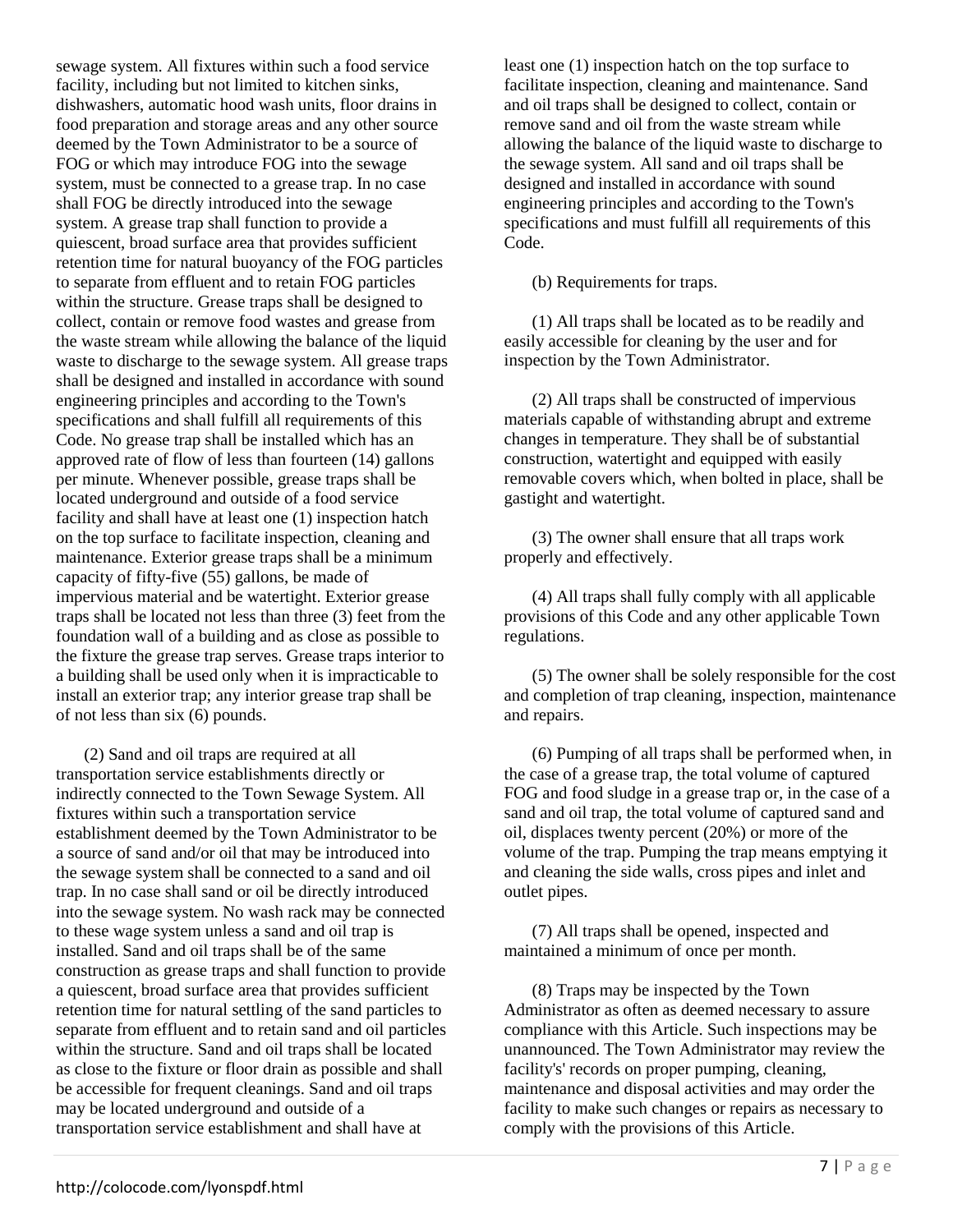(9) The owner shall be solely responsible for the cost and completion of all repairs of traps. Repairs required by the Town Administrator shall be completed within twenty-one (21) calendar days from the date of receipt of written notice of required repairs.

(10) The owner shall be responsible for the lawful disposition of all grease, sand, oil and materials removed from traps.

(11) The owner shall maintain records of all trap cleaning, maintenance, disposal and repair, and shall make all records available to the Town Administrator upon demand. Such records shall include the date and time of the event recorded, as well as the date the record was created, and shall include the amount of material pumped, the repair conducted or similar description of the recorded event. All records shall be signed by the authorized owner or a representative of the owner or operator. If cleaning and maintenance are done by facility owners, written maintenance and cleaning procedures, as well as the above-required records, are required and shall be made available to the Town Administrator upon demand. All required written records shall be maintained for three (3) years from the date the record was created.

(12) No chemicals, enzymes, emulsions, live bacteria or other grease cutters or additives to grease traps shall be used without the prior written approval of the Town Administrator. If the Town Administrator's approval to apply such additives is requested, the Town Administrator shall be furnished the Material Safety Data Sheet for the substance to be used, together with any other information requested by the Town Administrator, including but not limited to the frequency of application, concentration/dose and method of application. Approval by the Town Administrator to use additives may be for a limited time period and in any event may be terminated at any time at the discretion of the Town Administrator.

(13) No grease, sand or oil sources shall be connected directly to sewer lines or be allowed in any other manner to bypass the trap.

(14) Sewage shall not be allowed to pass through a trap.

(15) Access covers or manholes shall be clearly identifiable and provided over each trap. The manholes shall have readily removable covers to facilitate inspection, the removal of grease, sand, oil and other materials, and gray water sampling activities. The

location of the trap shall be kept free and clear of debris. Blocking or covering the access to manholes is prohibited. The owners or designated representatives (facility managers) of the food service facilities or transportation service establishments shall open access covers or manhole covers at the request of the Town Administrator.

(16) Traps shall be designed and maintained so as to prevent surface water or groundwater from entering the trap through leaks in the plumbing or cracks in the trap itself.

(17) Under-sink grease traps shall be cleaned at a minimum of once per week, or more often as necessary, to prevent pass-through of grease and other solids into the Town's sewage system. Facilities with under-sink grease traps are subject to the same recordkeeping requirements as indicated above.

(18) FOG, sand or oil shall not be discharged directly to the Town's sewage system, storm sewer system or any other location not designated by the Town Administrator for the reception of such materials.

(19) A sampling port shall be installed in a location approved by the Town Administrator to allow sampling by the Town Administrator. The sampling port shall be located between the trap and the discharge point to the sewage system.

(20) The owner shall allow the Town Administrator ready access at all reasonable times to all parts of the facility for the purpose of trap inspections, observations, records examination, measurements, sampling, testing and any other function deemed necessary under this Article.

(c) Inspection and monitoring.

(1) All facilities may be inspected by the Town Administrator as often as deemed necessary to assure compliance with this Article. Such inspections may be unannounced. The Town Administrator may review the records required by this Article and may order such changes or repairs as necessary to comply with the provisions of this Article. Inspections will not be limited to traps, but shall include all equipment and operations that may result in the generation of FOG, sand and oil. Other pertinent data and documentation will be subject to verification at the time of inspection.

(2) The Town Administrator may: